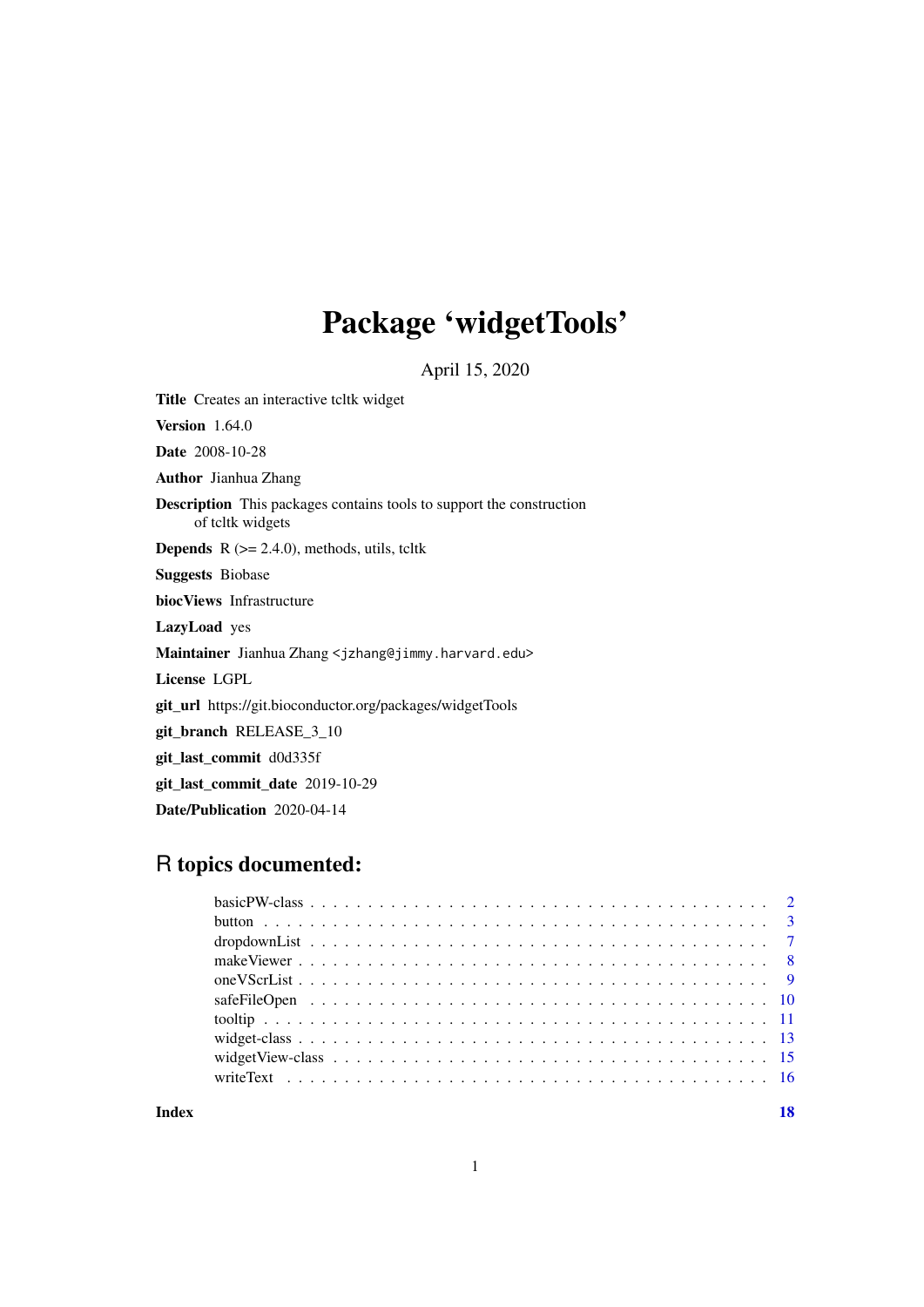#### <span id="page-1-1"></span><span id="page-1-0"></span>Description

This class defines the behavior shared by primary widget object used to build a GUI type interface

#### Objects from the Class

Objects can be created by calls of the form new("basicPW",...). Constructors have been defined to create objects of this class for specific widgets such as buttons, list boxes, ..

## **Slots**

wName: Object of class "character" - a string for the name of the object

- wType: Object of class "character" a string defining the type of the primary widget. (e.g. button) wValue: Object of class "ANY" - the initial value to be associated with the object
- wWidth: Object of class "numeric" an integer for the width of the object to be rendered (if applicable)
- wHeight: Object of class "numeric" an integer for the height of the object to be rendered (if applicable)
- wFuns: Object of class "list" a list of R functions to be executed before the widget is activated
- wPreFun: Object of class "function" a list of functions to be executed before the value of the widget to be updated
- wPostFun: Object of class "function" a list of functions to be executed before the value of the widget to be retrieved
- wNotify: Object of class "list" a list of functions to be executed each time when the value of the widget changes
- wEnv: Object of class "environment" an R environment object within which the value of the object is stored
- wView: Object of class "widgetView" a object of the class widgetView to which the widget is rendered

#### Methods

wEnv<- signature(object = "basicPW"): Set the value for wEnv slot wEnv signature(object = "basicPW"): Get the value for wEnv slot wFuns<- signature(object = "basicPW"): Set the value for wFuns slot wFuns signature(object = "basicPW"): Get the value for wFuns slot wHeight<- signature(object = "basicPW"): Set the value for wHeight slot wHeight signature(object = "basicPW"): Get the value for wHeight slot wName<- signature(object = "basicPW"): Set the value for wName slot wName signature(object = "basicPW"): Get the value for wName slot wNotify<- signature(object = "basicPW"): Set the value for wNotify slot wNotify signature(object = "basicPW"): Get the value for wNotify slot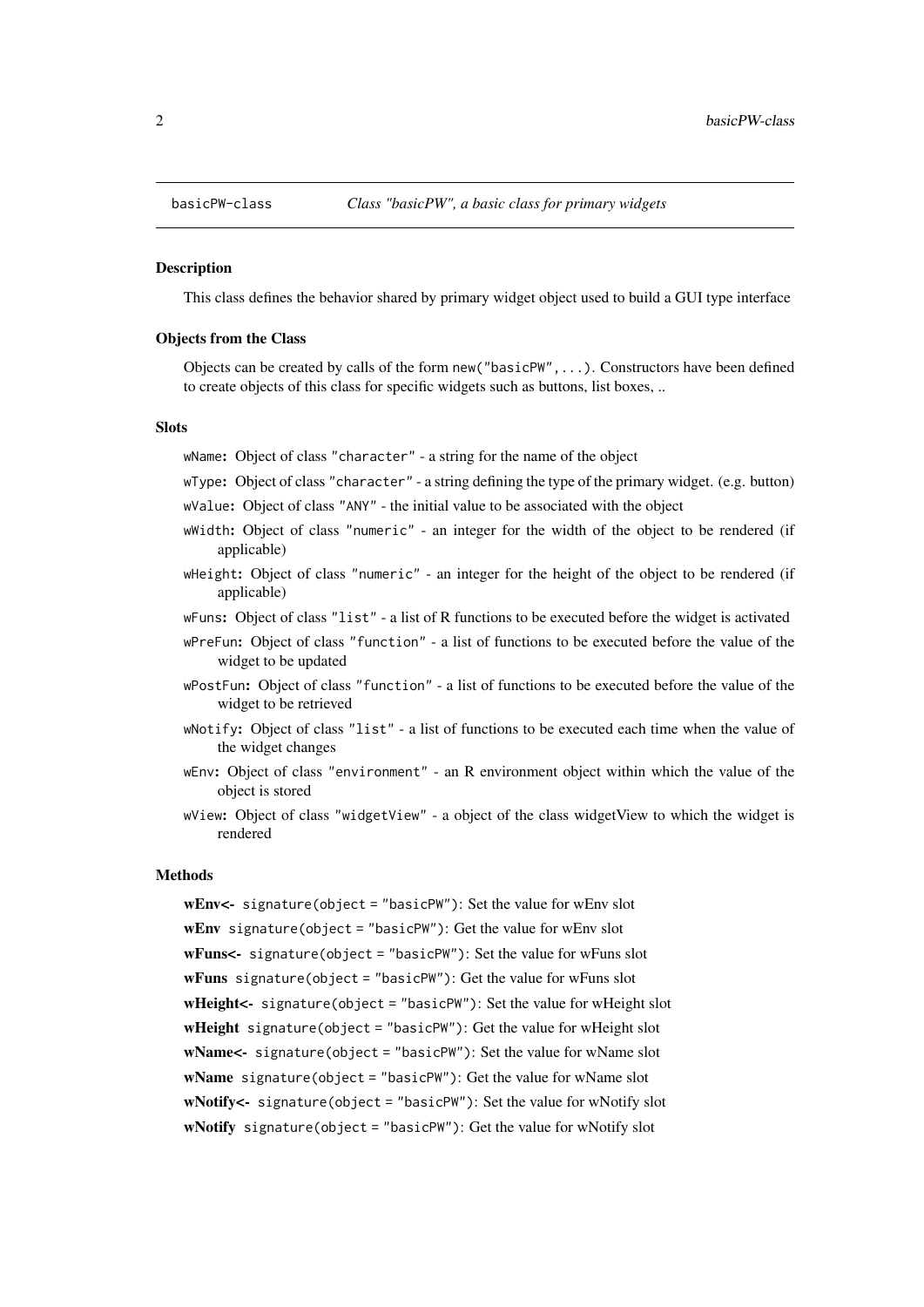#### <span id="page-2-0"></span>button 3

wPostFun<- signature(object = "basicPW"): Set the value for wPostFun slot wPostFun signature(object = "basicPW"): Get the value for wPostFun slot wPreFun<- signature(object = "basicPW"): Set the value for wPreFun slot wPreFun signature(object = "basicPW"): Get the value for wPreFun slot wType<- signature(object = "basicPW"): Set the value for wType slot wType signature(object = "basicPW"): Get the value for wType slot wValue<- signature(object = "basicPW"): Set the value for wValue slot wValue signature(object = "basicPW"): Get the value for wValue slot wView<- signature(object = "basicPW"): Set the value for wView slot view signature(object = "basicPW"): Get the value for wView slot wWidth<- signature(object = "basicPW"): Set the value for wWidth slot wWidth signature(object = "basicPW"): Get the value for wWidth slot

## Author(s)

Jianhua Zhang

#### References

Programming with data

#### See Also

[widgetView-class](#page-14-1),[widget-class](#page-12-1)

#### Examples

```
# Create an R environment to store the values of primary widgets
PWEnv \leq new.env(hash = TRUE, parent = parent.frame(1))
# Create a label
label1 <- label(wName = "label1", wValue = "File Name: ", wEnv = PWEnv)
# Create an entry box with "Feed me using brows" as the default value
entry1 <- entryBox(wName = "entry1", wValue = "Feed me using browse",
                   wEnv = PWEnv
```
<span id="page-2-2"></span>button *Functions to construct objects of primary widgets and render them*

#### <span id="page-2-1"></span>**Description**

All the primary widgets such as button, text box, and so on are objects of basicPW class. The functions are constructors of primary widgets that are subjects of basicPW class with behaviors specific to primary widgets.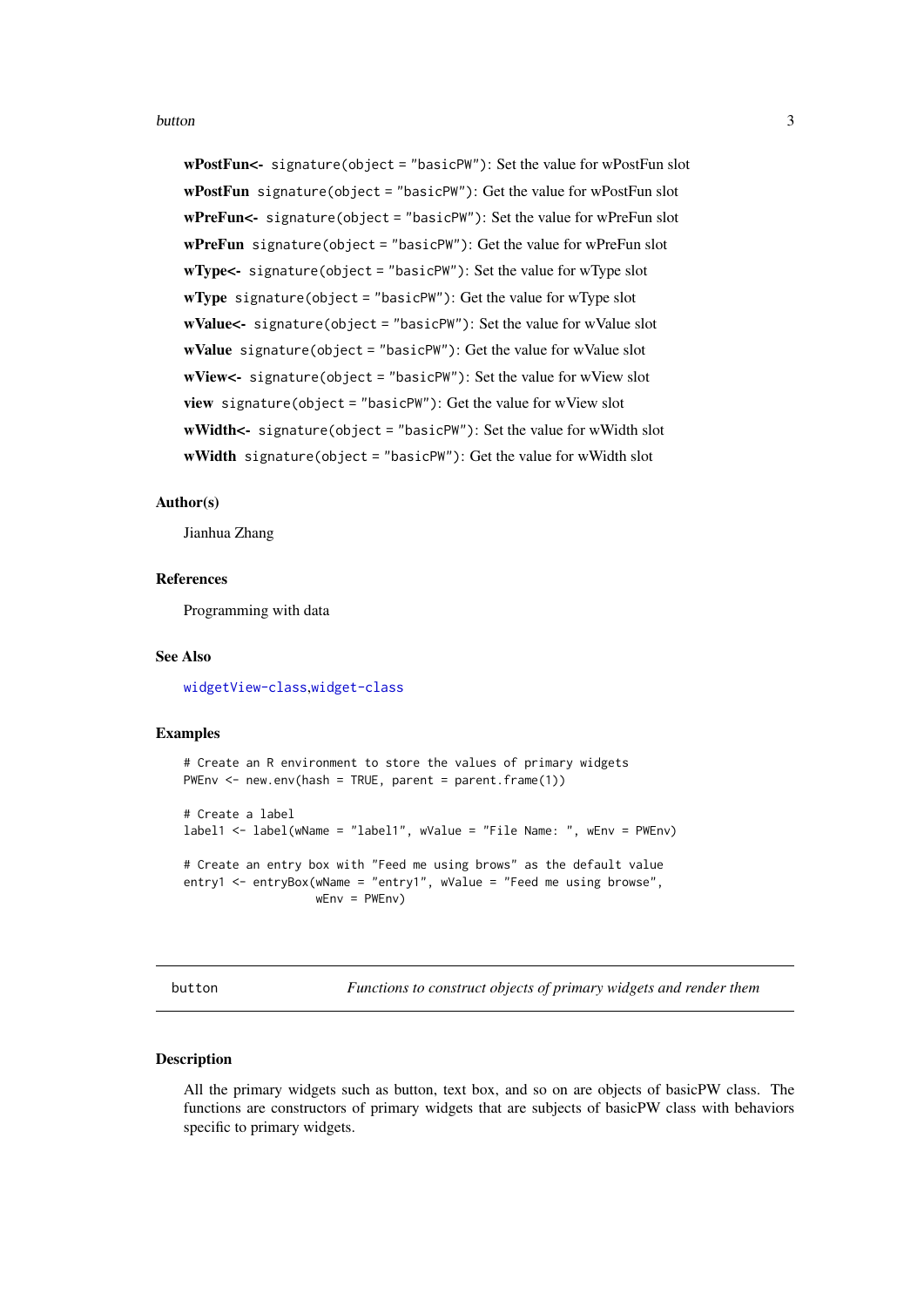## Usage

```
button(wName, wEnv, wValue = "", wWidth = 12, wHeight = 0, wFuns = list(),
wNotify = list(), wPreFun = function(x) x, wPostFun = function(x) x,
wView = new("widgetView") )
entryBox(wName, wEnv, wValue = "", wWidth = 50, wHeight = 0, wFuns = list(),
wNotify = list(), wPreFun = function (x) x, wPostFun = function(x) x,
wView = new("widgetView"))
textBox(wName, wEnv, wValue = "", wWidth = 25, wHeight = 12, wFuns = list(),
wNotify = list(), wPreFun = function (x) x, wPostFun = function(x) x,
wView = new("widgetView"))
listBox(wName, wEnv, wValue = "", wWidth = 25, wHeight = 10, wFuns = list(),
wNotify = list(), wPreFun = function (x) x, wPostFun = function(x) x,
wView = new("widgetView"))
checkButton(wName, wEnv, wValue, wWidth = 50, wFuns = list(), wNotify =
list(), wPreFun = function (x) x, wPostFun = function(x) x,
wView = new("widgetView"))
radioButton(wName, wEnv, wValue, wWidth = 50, wFuns = list(), wNotify =
list(), wPreFun = function (x) x, wPostFun = function(x) x,
wView = new("widgetView"))
label(wName, wEnv, wValue = "", wWidth = \theta, wHeight = \theta, wFuns = list(),
wNotify = list(), wPreFun = function (x) x, wPostFun = function(x) x,
wView = new("widgetView"))
widget(wTitle, pWidgets, funs = list(), preFun = function()
print("Hello"), postFun = function() print("Bye"), env, defaultNames =c(
"Finish", "Cancel"))
widgetView(WVTitle, vName, widgetids = list(), theWidget = new("widget"),
winid)
```
#### Arguments

| wName    | wName a character string for the name to be associated with a given primary<br>widget                                                                                      |
|----------|----------------------------------------------------------------------------------------------------------------------------------------------------------------------------|
| vName    | vName same as wName but for a widget object                                                                                                                                |
| wEnv     | wEnv an R environment object within which the original values for each primary<br>widget will be stored and updating and retrieval of the values will take place           |
| env      | env same as wEnv but for a widget object                                                                                                                                   |
| wValue   | walue the initial values to be associated with a given primary widget                                                                                                      |
| wWidth   | whidth an integer for the width of the primary widget (if applicable)                                                                                                      |
| wHeight  | wheight an integer for the height of the primary widget (if applicable)                                                                                                    |
| wFuns    | we we are list of R functions that will be associated with a primary widget and<br>invoked when an operation (e.g. click, get focus, ) is applied to the primary<br>widget |
| funs     | funs same as we know but for a widget object                                                                                                                               |
| wNotify  | wNotify a list of functions defining the actions to be performed when the value<br>of the primary widget changes                                                           |
| wPreFun  | wPreFun an R function that should be applied when the widget is activated                                                                                                  |
| preFun   | preFun same as wPreFun but for a view                                                                                                                                      |
| wPostFun | wPostFun an R function that will be applied when the widget is inactivated                                                                                                 |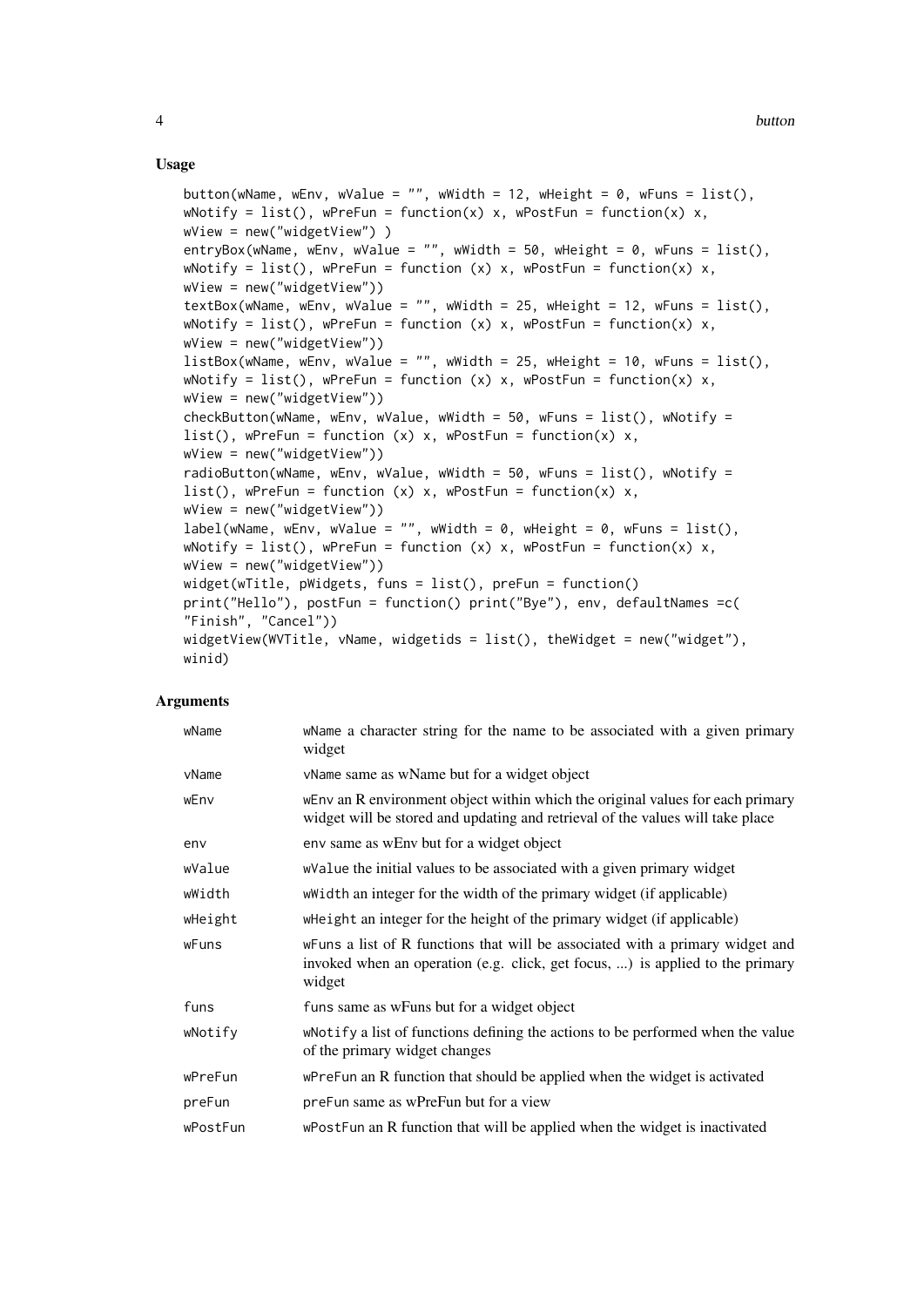#### <span id="page-4-0"></span>button 5 and 5 and 5 and 5 and 5 and 5 and 5 and 5 and 5 and 5 and 5 and 5 and 5 and 5 and 5 and 5 and 5 and 5 and 5 and 5 and 5 and 5 and 5 and 5 and 5 and 5 and 5 and 5 and 5 and 5 and 5 and 5 and 5 and 5 and 5 and 5 and

| postFun      | postFun same as wPostFun but for a view                                                                                                                                               |
|--------------|---------------------------------------------------------------------------------------------------------------------------------------------------------------------------------------|
| wTitle       | where the a character string for the title to be displayed when the widget is ren-<br>dered                                                                                           |
| pWidgets     | pWidget a list of primary widgets (e.g. button, list box, ) to be rendered                                                                                                            |
| WVTitle      | WVTitle same as wTitle                                                                                                                                                                |
| widgetids    | widgetids a list of the stort the primary widgets to be rendered                                                                                                                      |
| theWidget    | the Widget a widget object to render the primary widgets                                                                                                                              |
| wView        | wView an object of class widget View                                                                                                                                                  |
| winid        | winid an object of class winid                                                                                                                                                        |
| defaultNames | defaultName a vector of character string of length two for the text to be shown<br>on the two default buttons. The first is to end the process and the second to abort<br>the process |

## Details

[button](#page-2-2) constructs a button widget object.

[button](#page-2-2) constructs an entry box widget object.

[textBox](#page-2-1) constructs a text box widget object.

[listBox](#page-2-1) constructs a list box widget object. Value for a listbox object should be a named vector with names being the content to be shown in the list box and values being TRUE (default value) or FALSE.

[checkButton](#page-2-1) constructs a group of check box widget objects. Value for check button objects should be a named vector with names being the content to be shown in the list box and values being TRUE (checked) or FALSE (not checked).

[radioButton](#page-2-1) constructs a group of radio button widget objects. Value for radio button objects should be a named vector with names being the content to be shown in the list box and values being TRUE (default) or FALSE.

[label](#page-2-1) constructs a text label widget object with the value displayed as the text.

[widget](#page-2-1) constructs a widget object to render the primary widgets.

[widgetView](#page-2-1) constructs a widgetView object. This class is for internal use by class [widget-class](#page-12-1). Users trying to create GUI type widget do not need to use this class.

## Value

Each constructor returns a tkwin object for the primary widget object.

## Author(s)

Jianhua Zhang

#### References

R tcltk

## See Also

[widget-class](#page-12-1), [basicPW-class](#page-1-1)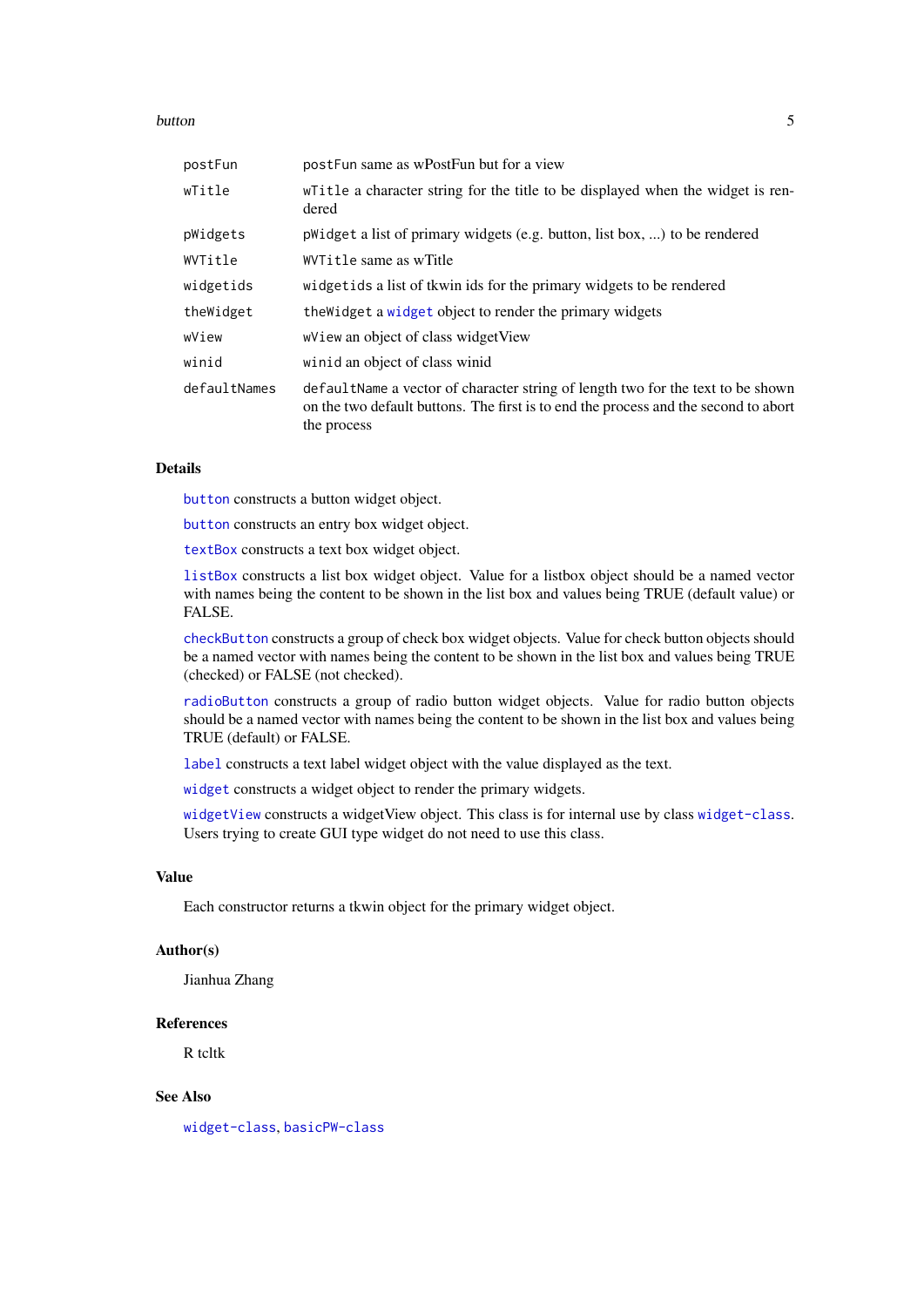#### Examples

```
# Create an R environment to store the values of primary widgets
PWEnv \leq new.env(hash = TRUE, parent = parent.frame(1))
# Create a label
label1 <- label(wName = "label1", wValue = "File Name: ", wEnv = PWEnv)
# Create an entry box with "Feed me using brows" as the default value
entry1 <- entryBox(wName = "entry1", wValue = "Feed me using browse",
                   wEnv = PWEnv# Create a button that will call the function browse2Entry1 when
# pressed.
browse2Entry1 <- function(){
    tempValue <- tclvalue(tkgetOpenFile())
    temp <- get(wName(entry1), env = PWEnv)
    wValue(temp) <- paste(tempValue, sep = "", collapse = ";")
    assign(wName(entry1), temp, env = PWEnv)
}
button1 <- button(wName = "button1", wValue = "Browse",
                     wFuns = list(command = browser2Entry1), wEnv = PWEnv)# Create a list box with "Option1", "Option2", and "Option3" as the
# content and "Option1" selected
list1 <- listBox(wName = "list1", wValue = c(Option1 = TRUE, Option2 = FALSE,
                                 Option3 = FALSE), wEnv = PWEnv)
# Create a text box with "Feed me something" displayed
text1 <- textBox(wName = "text1", wValue = "Feed me something",
                 wEnv = PWEnv# Create a set of radio buttons with "radio1" as the default
label2 <- label(wName = "label2", wValue = "Select one: ", wEnv = PWEnv)
radios1 <- radioButton(wName = "radios1", wValue = c(radio1 = TRUE,
                       radio2 = FALSE, radio3 = FALSE), wEnv = PWEnv)
# Create a set of check boxes with "check1" selected and "check2" and
# "check3" not selected
label3 <- label(wName = "label3", wValue = "Select one to many: ",
wEnv = PWEnvchecks1 <- checkButton(wName = "checks1", wValue = c(check1 = TRUE,
                       check22 = FALSE, check3 = FALSE), wEnv = PWEnv)# Please not that the name of the primary widget object (e.g. checks1)
# should be the same as the value of the name slot of the object
# (e. g. name = "checks1")
# Render the widgets
pWidgets <- list(topRow = list(label1 = label1, entry1 = entry1,
                 button1 = button1), textRow = list(list1 = list1,
                 text1 = text1), radGroup = list(label2 = label2,radios1 = radios1), chkGroup = list(label3 = label3,
                                     checks1 = checks1))
## Not run:
## These cannot be run by examples() but should be OK when pasted
## into an interactive R session with the widgetTools package loaded
```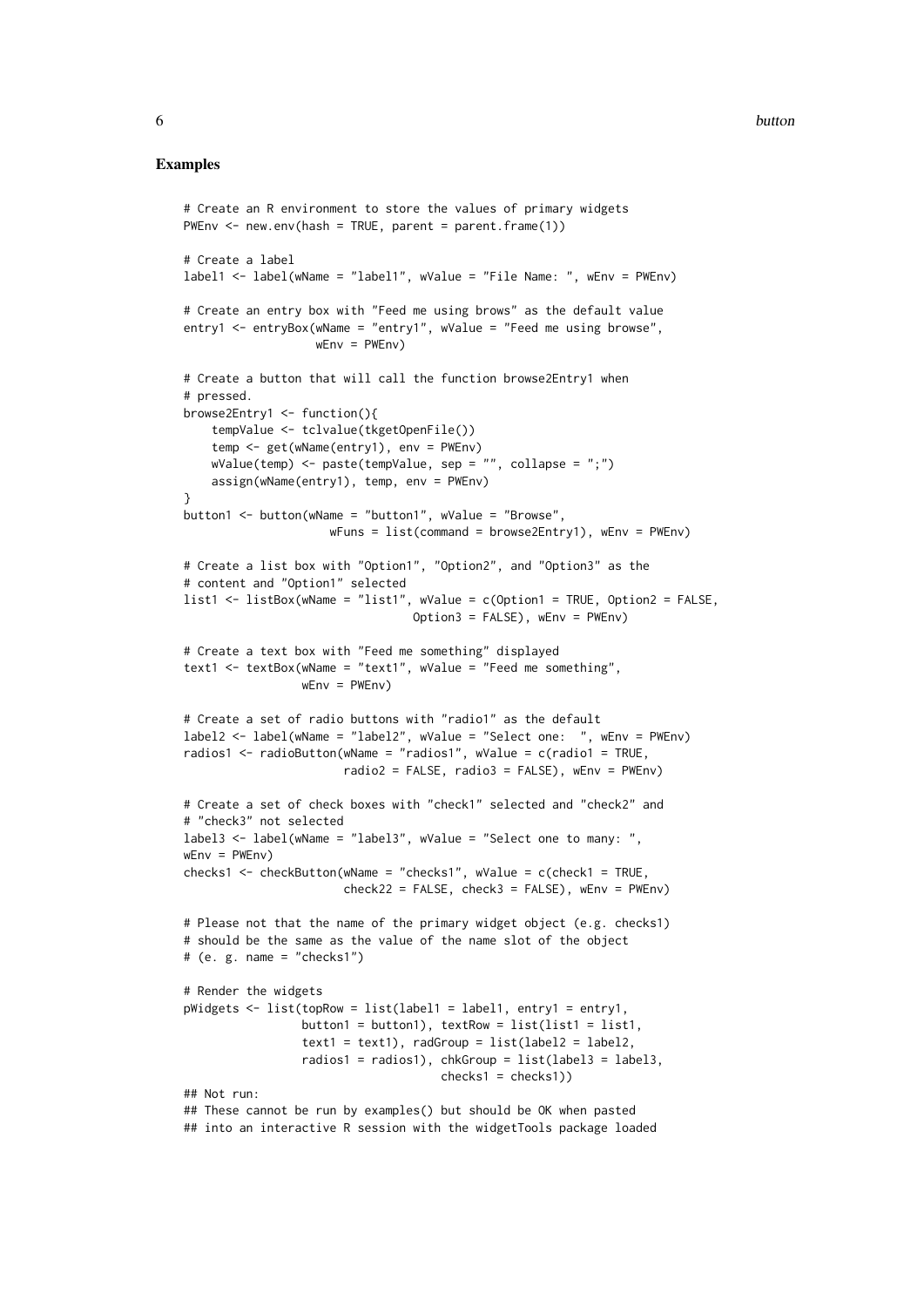<span id="page-6-0"></span>dropdownList 7

```
aWidget \leq widget(wTitle = "A test widget", pWidgets, funs = list(),
                 preFun = function() print("Hello"),
                 postFun = function() print("Bye"), env = PWEnv)
```
## End(Not run)

<span id="page-6-1"></span>dropdownList *A widget to mimic a dropdown list*

## Description

The current tcltk library does not support dropdown lists unless an extension is included. The function dropdownList provide an alternative.

## Usage

```
dropdownList(base, options, textvariable, width = 10, default, editable
= FALSE)
getListOption(targetWidget, options, height, vScroll = FALSE)
```
## Arguments

| base         | base a tkwin object that is the parent frame of the dropdown list to be created                                                                         |
|--------------|---------------------------------------------------------------------------------------------------------------------------------------------------------|
| options      | options a vector of character strings for the content of the dropdown list                                                                              |
| textvariable | text variable a tolvar object to be associated with the selected item of the<br>dropdown list                                                           |
| width        | width an integer for the width in number of characters of the selection contain-<br>ing part of the dropdown list                                       |
| default      | default a character string for the default selection that is going to be shown in<br>the selection containing window of the dropdown list               |
| targetWidget | targetWidget a tkwin object for an entry box to which a button will be associ-<br>ated to make the look of a dropdown list                              |
| editable     | editable a boolean indicating whether the dropdown list will be editable or not                                                                         |
| height       | height an integer for the height of the dropdown list box. If missing, height<br>will be assigned the length of the options to be shown in the list box |
| vScroll      | vScroll a boolean indicating whether a vertical scroll bar will be associated<br>with the dropdown list box                                             |

### Details

base can be a top window or a frame.

The widget returns a frame that contains a dropdown list. The frame need to be placed using any of the layout methods of tcltk. The value of the selection will be accessed through the tclVar object passed to the function.

getListOptions is called by dropdown list to get the selected item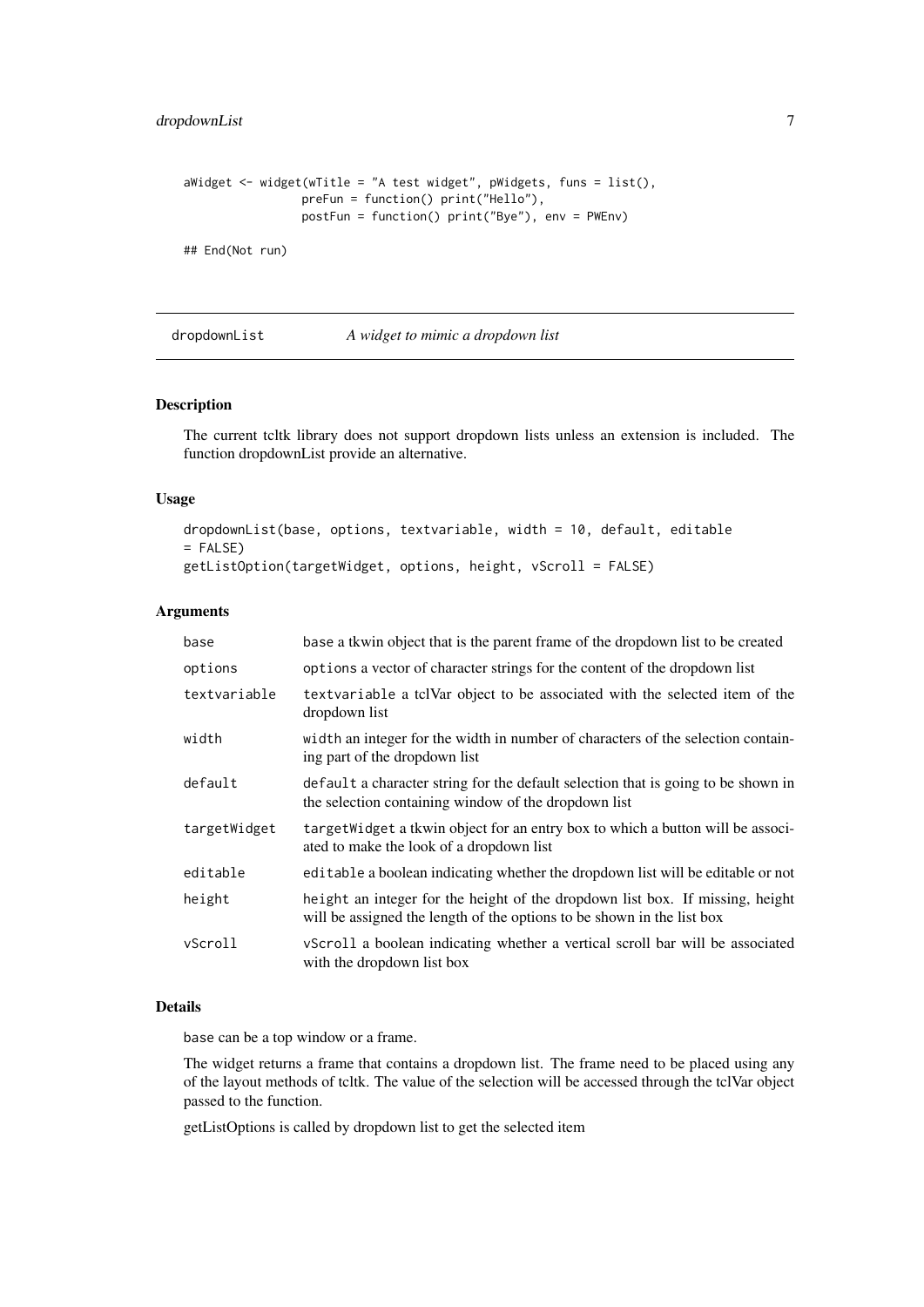#### <span id="page-7-0"></span>Value

dropdownList returns a tkwin object for the frame that contains a dropdown list getListOptions returns a character string for the selected item

#### Author(s)

Jianhua Zhang

#### References

tcltk

## See Also

[tooltip](#page-10-1)

## Examples

```
## Not run:
   ## These cannot be run by examples() but should be OK when pasted
   ## into an interactive R session with the widgetTools package loaded
   base <- tktoplevel()
   selection <- tclVar()
   dropdownList(base, c("Option 1", "Option 2", "Option 3"),
          selection, 15, "Option 2")
   tclvalue(selection)
   # Destroy toplevel widget
   # tkdestroy(base)
## End(Not run)
```
makeViewer *Put a Scrollable List Box into a tkWidget.*

#### Description

This function associates a tk listbox with a scroll bar and then puts them into a given tk widget.

## Usage

```
makeViewer(target, vWidth = "", vHeight = "", hScroll = FALSE,
vScroll = TRUE, what = "list", side = "left", text = "")
```
#### Arguments

target tk widget that can accommodate a list box. vWidth, vHeight integers giving width and height of the listbox. hScroll, vScroll logicals indicating whether a horizontal or vertical scroll bar should be associated with the list box.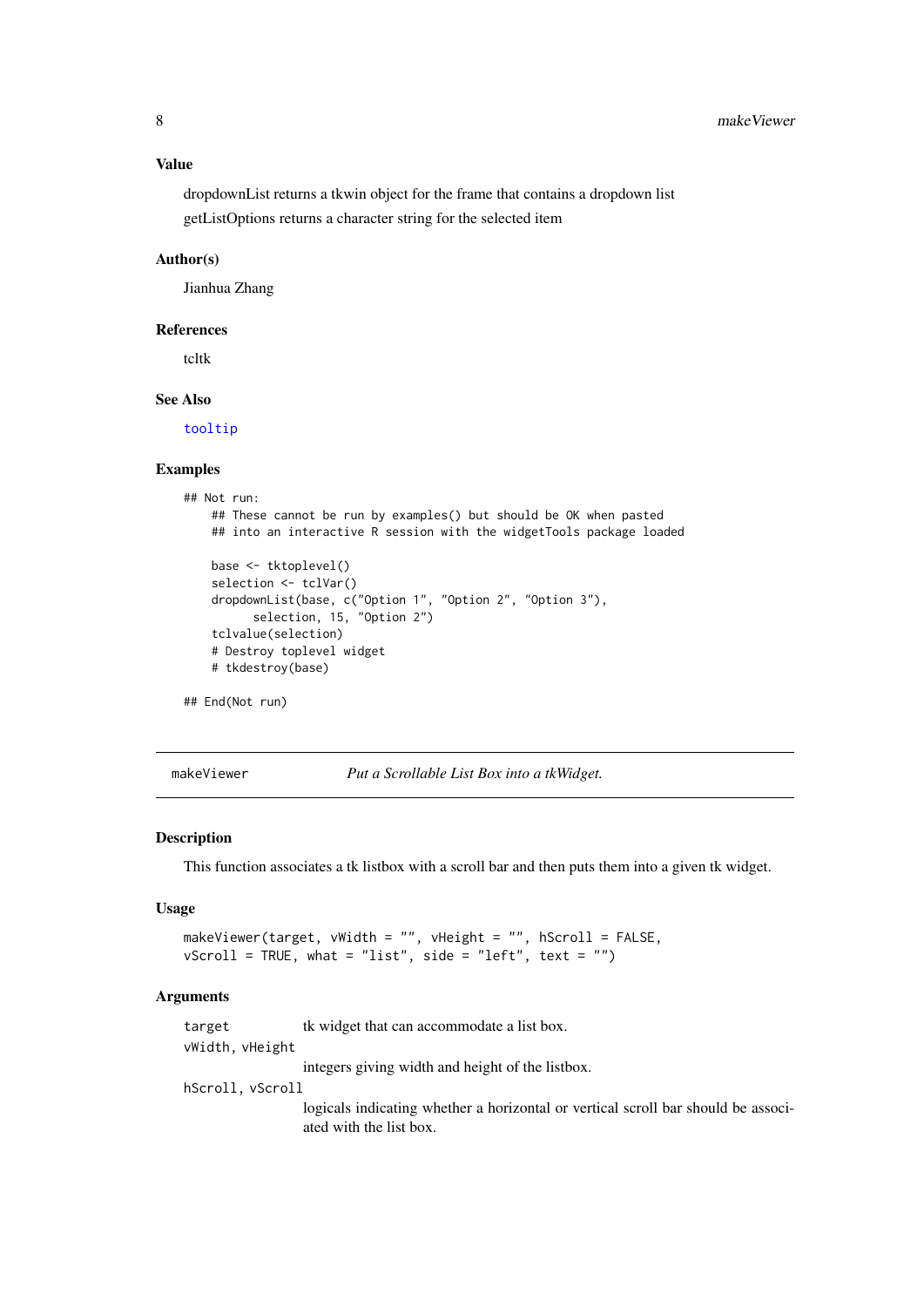## <span id="page-8-0"></span>oneVScrList 9

| what | A character string indicating the type of the viewer to be put on a widget. Valid<br>types include "list" for list box, "canvas", and "text" for text box |
|------|-----------------------------------------------------------------------------------------------------------------------------------------------------------|
| side | A character string for the geometry management of the viewer on the widget.<br>Valid values include "left", "right", "top", and "bottom"                  |
| text | A character string to be displayed                                                                                                                        |

## Details

Tk list boxes (or canvas, text box) and scroll bars are separate widgets. This function provides a common interface to put them together and functionally associated.

## Value

This function does not return any value.

## Author(s)

Jianhua (John) Zhang

## See Also

[tklistbox](#page-0-0) (from the 'tcltk' package).

#### Examples

```
## Not run:
    ## These cannot be run by examples() but should be OK when pasted
    ## into an interactive R session with the widgetTools package loaded
    # Create a top level window and put a list box in it
    base <- tktoplevel()
    listBox <- makeViewer(base)
    # Destroy toplevel widget
    # tkdestroy(base)
## End(Not run)
```

| oneVScrList | A function that creates a groups of list boxes sharing a single vertical |
|-------------|--------------------------------------------------------------------------|
|             | scroll bar                                                               |

## Description

This function creates a group of list boxes what share a common vertical scroll bar. Values in all the list boxes scroll up or down when the scroll bar is dragged

## Usage

oneVScrList(base, data)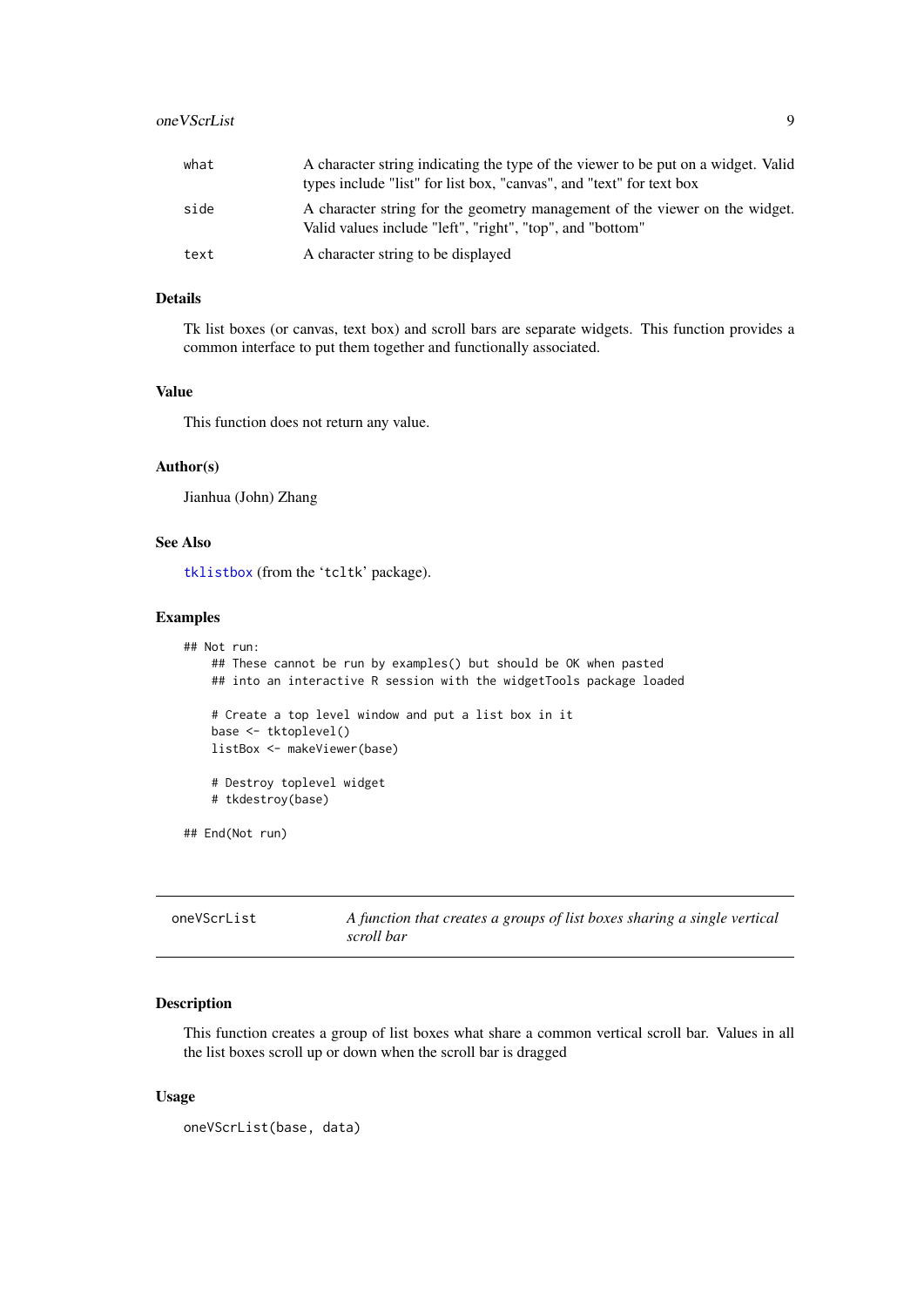<span id="page-9-0"></span>10 safeFileOpen

## Arguments

| base | base a tkwin object that will be the container of the list boxes to be created |
|------|--------------------------------------------------------------------------------|
| data | data a matrix with data to be put in the list boxes                            |

## Details

The matrix should have names for its columns. The names of the list boxes to be created will be the same as the corresponding columns of the matrix.

Data in the list boxes can be sorted based on values in any of the list boxes.

## Value

This function returns a list containing the tkwin objects of the list boxes created.

#### Author(s)

Jianhua Zhang

## References

tcltk

## See Also

[dropdownList](#page-6-1), [tooltip](#page-10-1)

## Examples

```
## Not run:
       ## These cannot be run by examples() but should be OK when pasted
       ## into an interactive R session with the widgetTools package loaded
       testData <- matrix(c(1:50, 100:51), ncol = 2)
       colnames(testData) <- c("Column 1", "Column 2")
       base <- tktoplevel()
       tt <- oneVScrList(base, testData)
       # Destroy toplevel widget
       # tkdestroy(base)
## End(Not run)
```

| safeFileOpen | A function that checks to see if a connection can be made to a given |
|--------------|----------------------------------------------------------------------|
|              | file                                                                 |

## Description

This function checks to see if a given file name exists. If so, the function returns a connection to the file. Otherwise, it returns "fileName doest exist".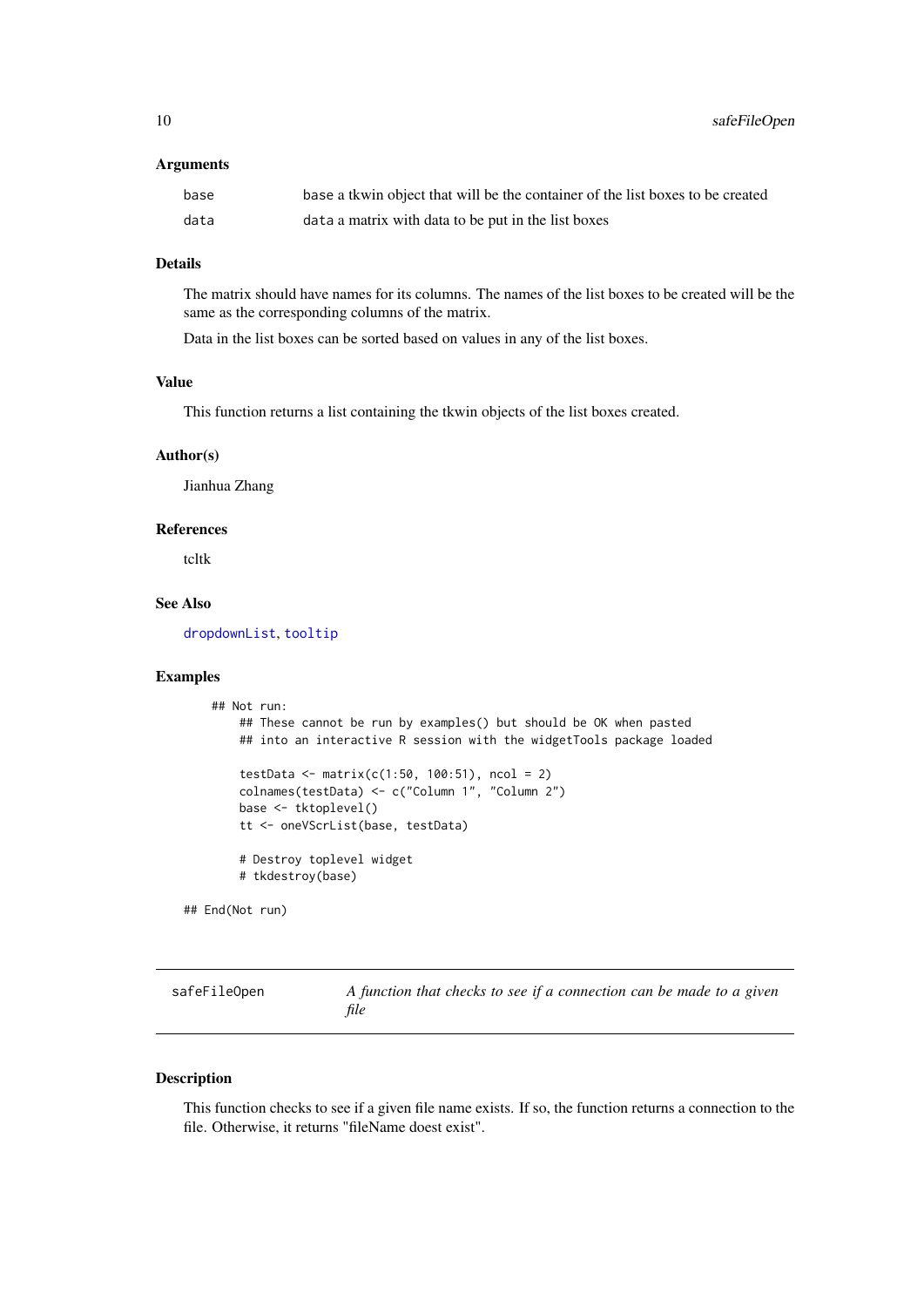#### <span id="page-10-0"></span>tooltip tool and the control of the control of the control of the control of the control of the control of the control of the control of the control of the control of the control of the control of the control of the contro

## Usage

safeFileOpen(fileName)

#### Arguments

fileName fileName a character string for the name of a file to which a connection is to be oppened

## Details

When this function is used, users have to make sure to check to see if the returnd object inherits object "connection". Otherwise, the file doest not exist or a connection has not be made.

## Value

The function returns a connection object that inherits class "connection" if the file exists and is opend. Otherwise, the string "fileName doest not exist"

## Note

This function is no placed here to be used by various widgets. May be mored to a more suitable place later

## Author(s)

Jianhua Zhang

#### See Also

[file](#page-0-0)

## Examples

```
write("A test file", "testFile4safeFileOpen")
tt <- safeFileOpen("testFile4safeFileOpen")
inherits(tt, "connection")
unlink("testFile4safeFileOpen")
tt <- safeFileOpen("testFile4safeFileOpen")
inherits(tt, "connection")
```
<span id="page-10-1"></span>tooltip *A tcltk widget to mimic a tooltip*

#### Description

Current tcltk library does not support tooltip unless an extension is included. The function tooltip is implemented as an alternative.

## Usage

tooltip(text, targetWidget, width = 350)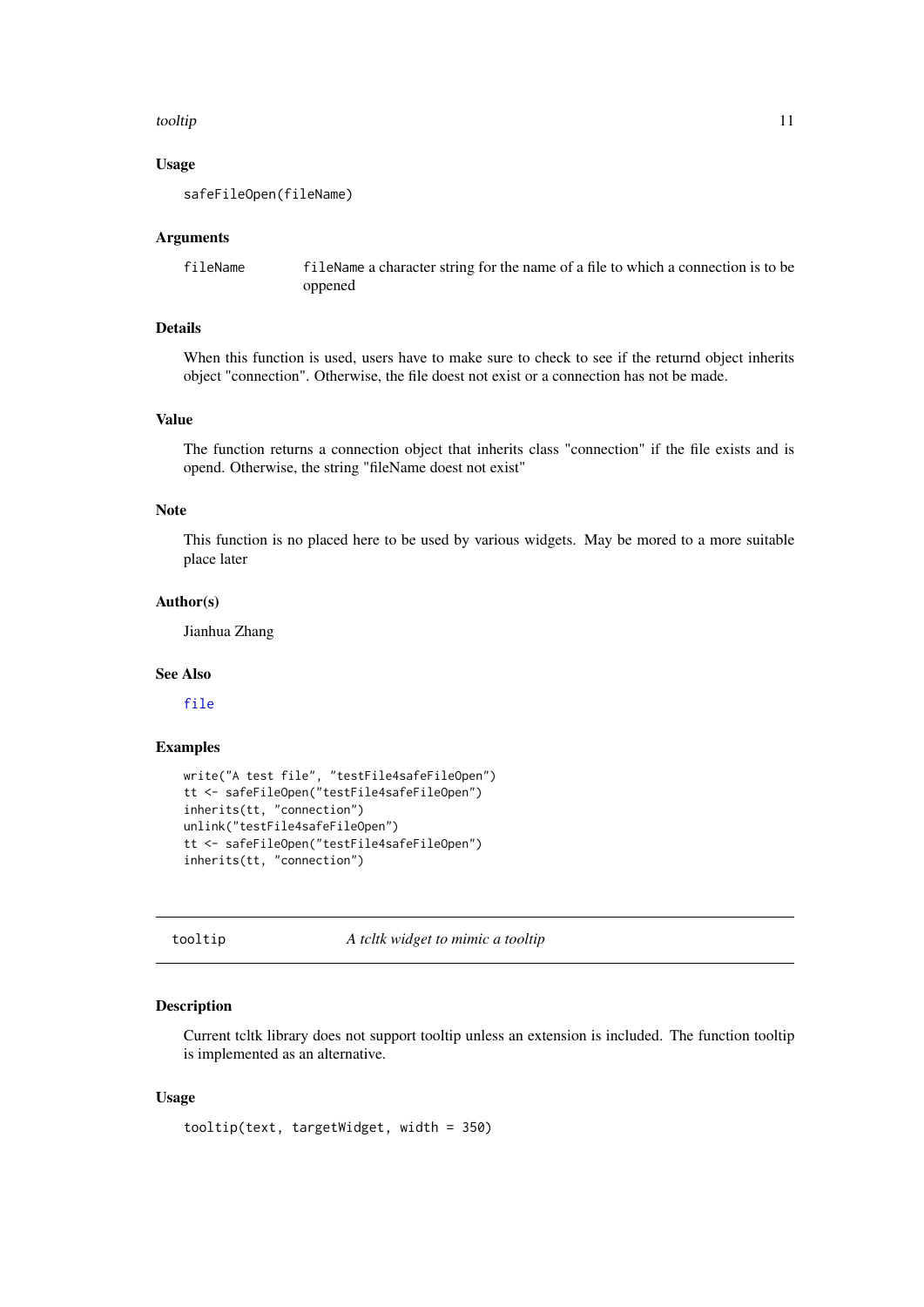## <span id="page-11-0"></span>Arguments

| text         | text a character string for the content of the tooltip                                            |
|--------------|---------------------------------------------------------------------------------------------------|
| targetWidget | target Widget a tkwin object for the target telt widget to which a tool tip will<br>be associated |
| width        | width an integer for the width (in pixels) of the tooltip                                         |

## Details

Given a target tcltk widget, a tooltip will be associated with the widget. The content of the tooltip will be shown when mouse moves over the widget and disappear when mouse moves out of the widget.

## Value

This function returns invisible()

## Author(s)

Jianhua Zhang

#### References

tcltk

## See Also

[dropdownList](#page-6-1)

## Examples

```
## Not run:
    ## These cannot be run by examples() but should be OK when pasted
    ## into an interactive R session with the widgetTools package loaded
   base <- tktoplevel()
    but <- tkbutton(base, text = "Move Mouse Over Me")
    tkpack(but)
    tkbind(but, "<Enter>", expression(tooltip("Move mouse off me", but)))
    # Destroy toplevel widget
    # tkdestroy(base)
```
## End(Not run)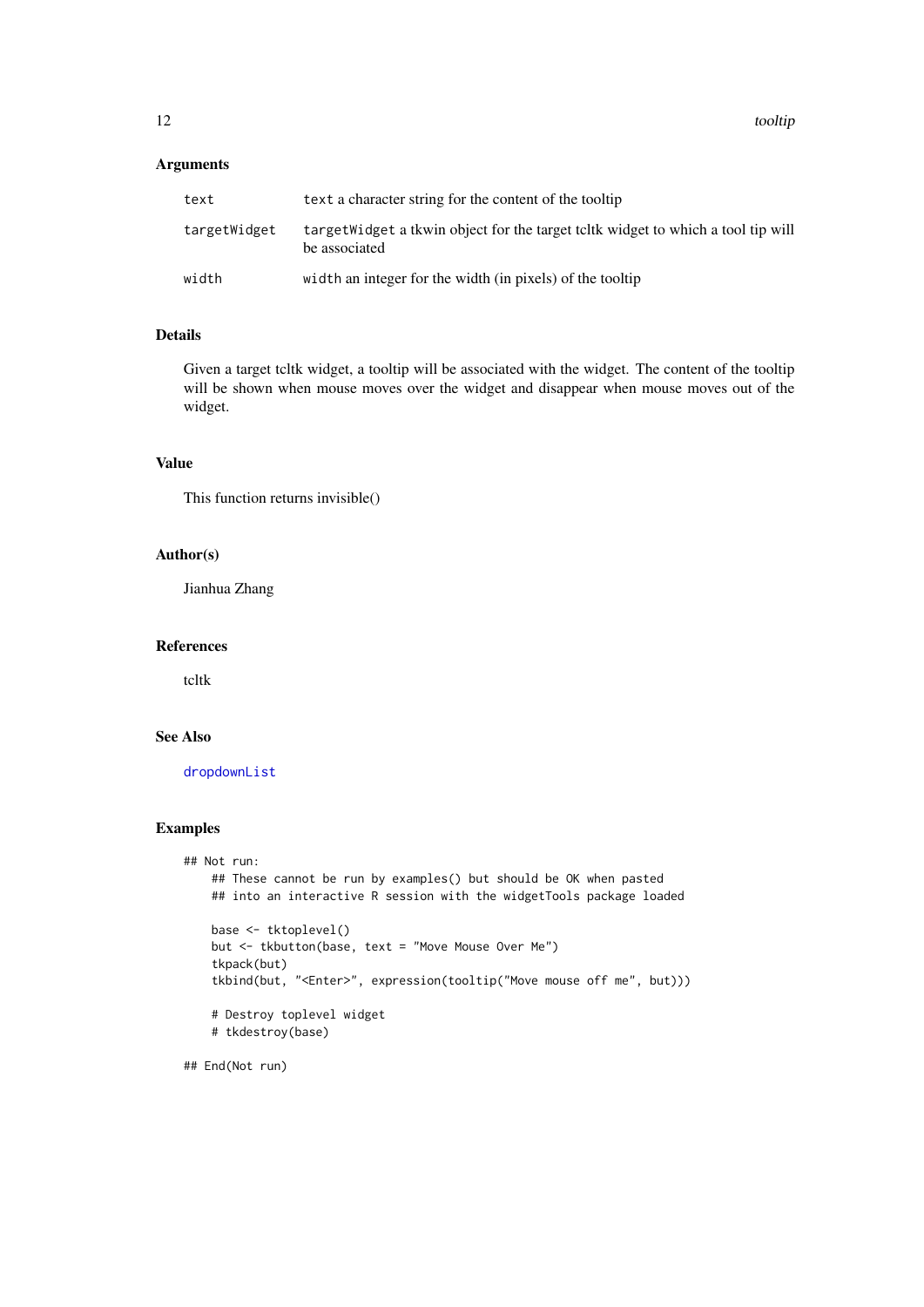<span id="page-12-1"></span><span id="page-12-0"></span>

| widget-class | Class "widget" creates a widget with primary widgets contained in the |
|--------------|-----------------------------------------------------------------------|
|              | list pWidgets rendered                                                |

#### Description

This class takes a list of primary widgets and then creates a "widgetView" object that renders the primary widgets

#### Objects from the Class

Objects can be created by calls of the form new ("widget", ... ).

#### Slots

wTitle: Object of class "character" - a character string for the title of the widget to be created

- pWidgets: Object of class "list" a list of "basicPW" objects representing widget elements to be rendered
- env: Object of class "environment" an R environment for the object to work within
- funs: Object of class "list" a list of functions that will be associated with buttons on the widget to be rendered. The name of the function in the list will be the text appears on the button and the function will be executed when the button is pressed
- preFun: Object of class "function" a function that will be executed before the widget is constructed
- postFun: Object of class "function" a function that will be executed before the widget is destroyed

## Methods

- env<- signature(object = "widget"): set the value for env
- wEnv signature(object = "widget"): get the value for env
- funs<- signature(object = "widget"): set the value for funs

funs signature(object = "widget"): get the value for funs

postFuns<- signature(object = "widget"): set the value for postFuns

postFun signature(object = "widget"): get the value for postFuns

preFuns<- signature(object = "widget"): set the value for preFun

preFun signature(object = "widget"): get the value for preFun

pWidgets<- signature(object = "widget"): set the value for pWidgets

pWidgets signature(object = "widget"): get the value for pWidgets

- updateCheck signature(object = "widget"): update the value of check buttons of the widget to be rendered
- updateList signature(object = "widget"): update the value of list box/entry of the widget to be rendered
- updateRadio signature(object = "widget"): update the value of radio buttons of the widget to be rendered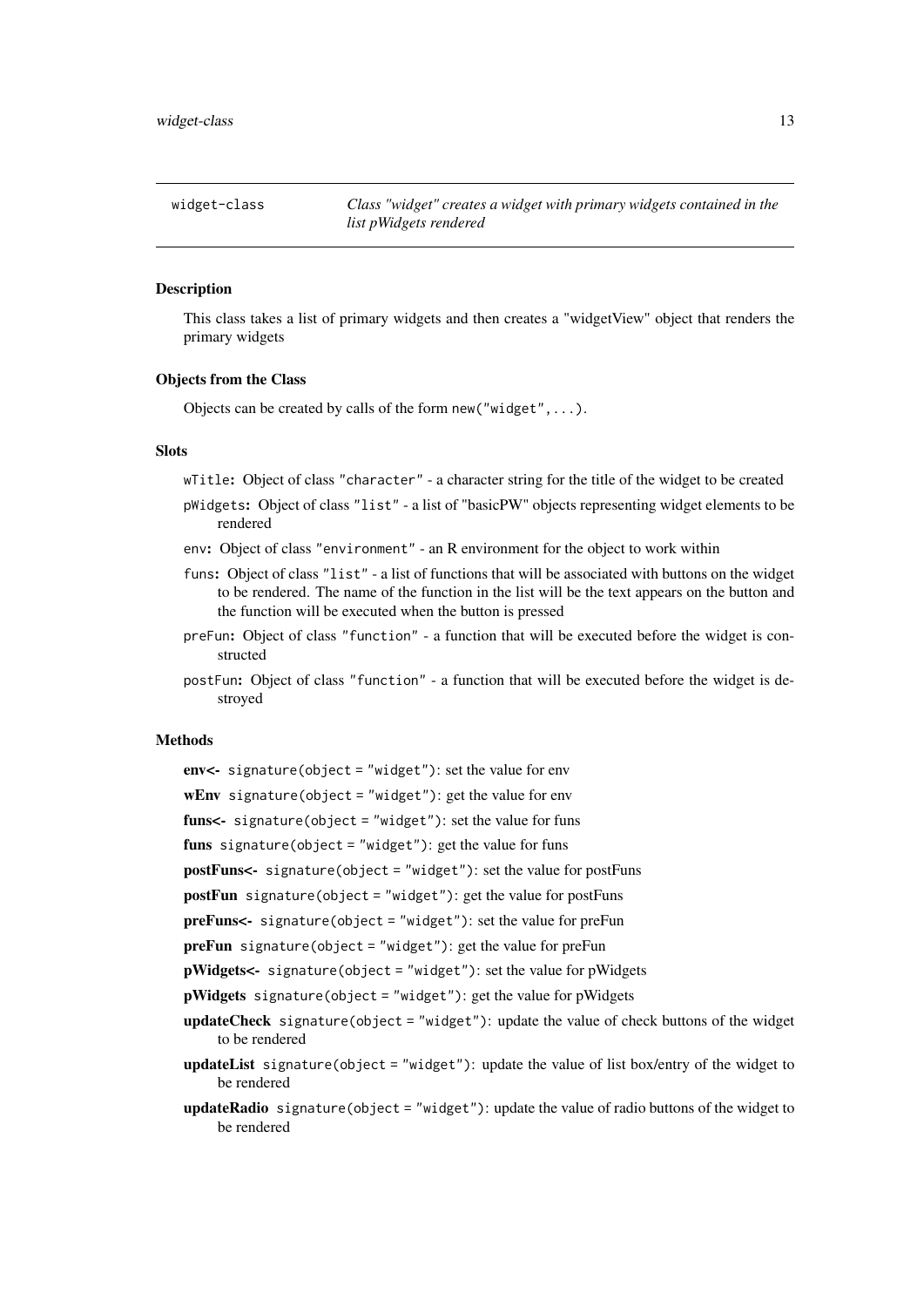updateText signature(object = "widget"): update the value of text box of the widget to be rendered

wTitle $\leq$ - signature(object = "widget"): set the value of wTitle

wTitle signature(object = "widget"): get the value of wTitle

#### Author(s)

Jianhua Zhang

#### References

Programming with data

#### See Also

[basicPW-class](#page-1-1), [widgetView-class](#page-14-1)

#### Examples

```
PWEnv \leq new.env(hash = TRUE, parent = parent.frame(1))
label1 <- label(wName = "label1", wValue = "File Name: ", wEnv = PWEnv)
entry1 <- entryBox(wName = "entry1", wValue = "Feed me using browse",
                   wEnv = PWEnv)browse2Entry1 <- function(){
    tempValue <- fileBrowser()
    temp <- get(wName(entry1), wEnv = PWEnv)
    wValue(temp) <- paste(tempValue, sep = "", collapse = ";")
    assign(wName(entry1), temp, env = PWEnv)
}
button1 <- button(wName = "button1", wValue = "Browse",
                     wFuns = list(command = browse2Entry1), wEnv = PWEnv)
list1 <- listBox(wName = "list1", wValue = c(Option1 = TRUE, Option2 = FALSE,
                                Option3 = FALSE), wEnv = PWEnv)
text1 <- textBox(wName = "text1", wValue = "Feed me something",
                 wEnv = PWEnvlabel2 <- label(wName = "label2", wValue = "Select one: ", wEnv = PWEnv)
radios1 <- radioButton(wName = "radios1", wValue = c(radio1 = TRUE,
                       radio2 = FALSE, radio3 = FALSE), wEnv = PWEnv)
label3 <- label(wName = "label3", wValue = "Select one to many: ",
wEnv = PWEnvchecks1 <- checkButton(wName = "checks1", wValue = c(check1 = TRUE,
                      check22 = FALSE, check3 = FALSE), wEnv = PWEnv)pWidgets <- list(topRow = list(label1 = label1, entry1 = entry1,
                 button1 = button1), textRow = list(list1 = list1,text1 = text1), radGroup = list(label2 = label2,radios1 = radios1), chkGroup = list(label3 = label3,
                                     checks1 = checks1))
## Not run:
## These cannot be run by examples() but should be OK when pasted
## into an interactive R session with the widgetTools package loaded
aWidget \leq widget(wTitle = "A test widget", pWidgets, funs = list(),
                 preFun = function() print("Hello"),
                 postFun = function() print("Bye"), env = PWEnv)
```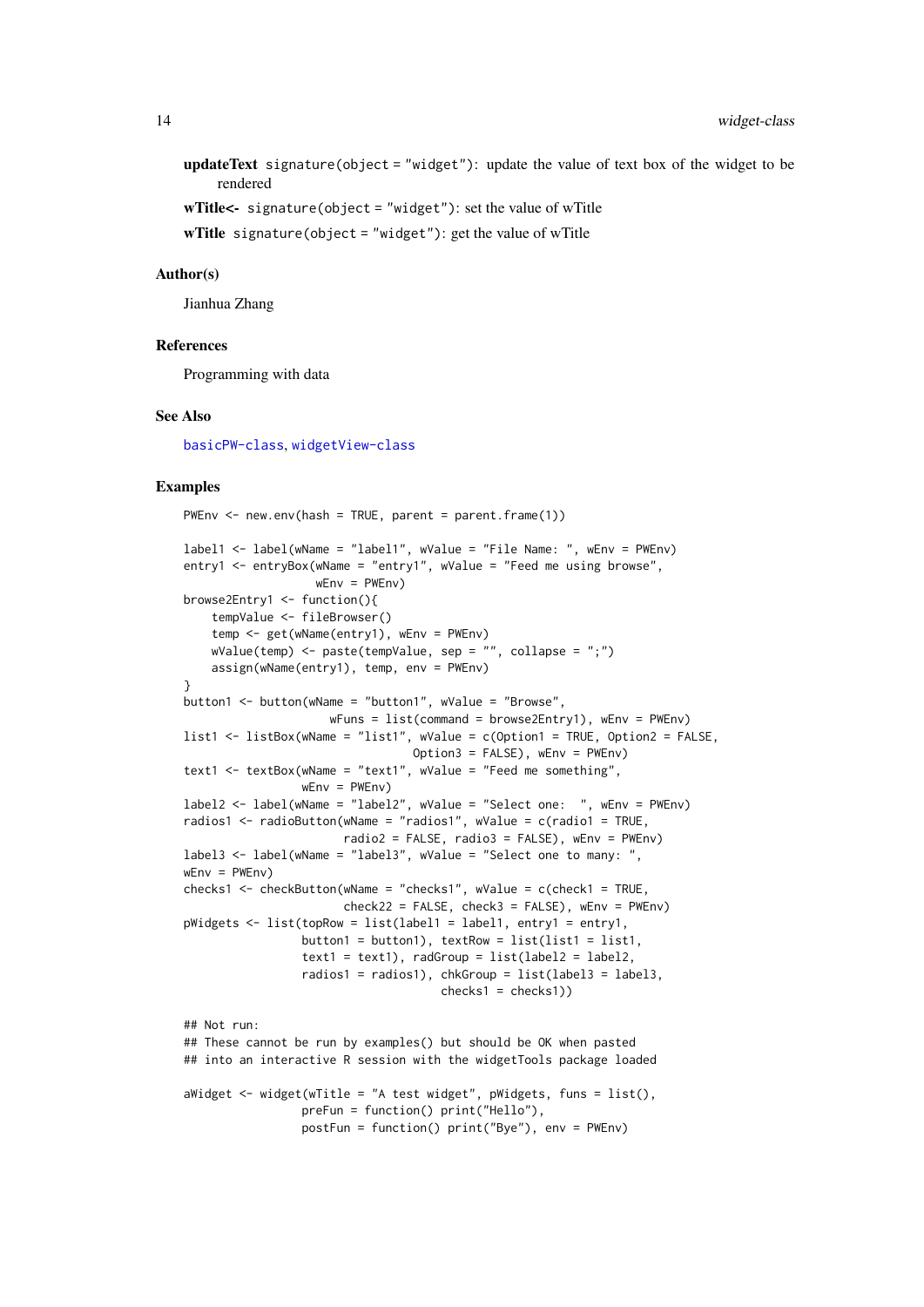<span id="page-14-0"></span>## End(Not run)

<span id="page-14-1"></span>widgetView-class *Class "widgetView", a class for a GUI type widget holding widget elements*

#### Description

"widgetView" renders element widgets

#### Objects from the Class

Objects can be created by calls of the form new("widgetView",...). This class is for internal use by class [widget-class](#page-12-1). Users trying to create GUI type widget do not need to use this class.

## Slots

WVTitle: Object of class "character" - a character string that will be displayed as the title of the widget to be created

vName: Object of class "character" - a character string for the vName of the widget

winid: Object of class "tkwin" - a tkwin object for the id of the top window for the widget

widgetids: Object of class "list" - a list of tkwin ids for element widgets

theWidget: Object of class "widget" - a widget object that creates the widgetView

#### Methods

killWin signature(tkWidget = "widgetView"): destroys the window representing the widgetView

vName<- signature(object = "widgetView"): set the value for vName

**vName** signature(object = "widgetView"): get the value for vName

- renderWidgets signature(widgetView = "widgetView",pWidgets = "list"): takes a list of "basicPW" objects (pWidgets) and renders them accordingly
- renewView signature(widgetView = "widgetView",pWidgets = "list"): using values contained by the "basicPW" objects of pWidgets to update the values of widget elements displayed
- theWidget<- signature(object = "widgetView"): set the value for theWidget
- theWidget signature(object = "widgetView"): get the value for theWidget
- updateDisplay signature(widgetView = "widgetView"): update the value of list box or text box element widgets

widgetids<- signature(object = "widgetView"): set the value of widgetids

widgetids signature(object = "widgetView"): get the value of widgetids

winid<- signature(object = "widgetView"): set the value of winid

winid signature(object = "widgetView"): set the value of winid

winWait signature(tkWidget = "widgetView"): make widgetView modal

WVTitle signature(object = "widgetView"): get the value for WVTitle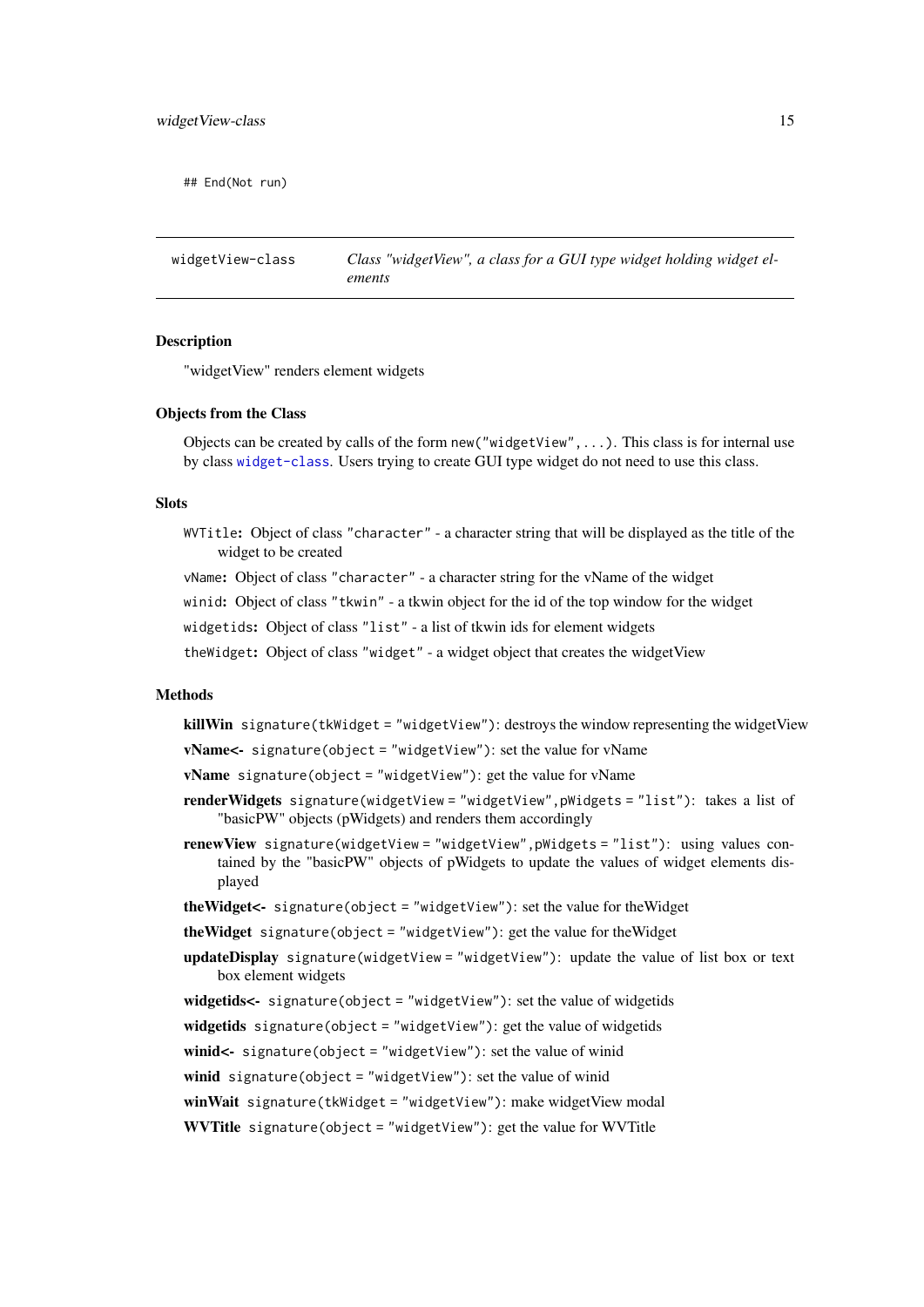<span id="page-15-0"></span>16 writeText

#### Author(s)

Jianhua Zhang

#### References

Programming with data

#### See Also

[widget-class](#page-12-1),[basicPW-class](#page-1-1)

#### Examples

```
## Not run:
        ## These cannot be run by examples() but should be OK when pasted
        ## into an interactive R session with the widgetTools package loaded
widgetView <- widgetView(WVTitle = "demo", vName = "widget1")
## End(Not run)
```
<span id="page-15-1"></span>writeText *Functions that read from and write to tcltk widgets*

## <span id="page-15-2"></span>Description

These functions provide some of the common read and write operations for tcltk widgets

#### Usage

```
writeText(widget, value, clear = TRUE)
writeList(widget, value, clear = TRUE)
getListValue(which)
getTextValue(which)
getEntryValue(which)
```
## Arguments

| widget | widget a tkwin object for the to the widget to be read or written to                   |
|--------|----------------------------------------------------------------------------------------|
| value  | value the text of numerical value to be written to a telt widget                       |
| clear  | clear a boolean to indicate whether a value will append to the existing one<br>(FALSE) |
| which  | which a tkwin object for the toltk widget whose value will be retrieved                |

#### Details

[writeText](#page-15-1) writes to a given tcltk text box widget.

[writeList](#page-15-2) writes to a given tcltk list or entry box widget.

[getListValue](#page-15-2) retrieves the selected value in a tcltk list widget.

[getTextValue](#page-15-2) retrieves the value of a text box.

[getEntryValue](#page-15-2) retrieves the value of an entry box.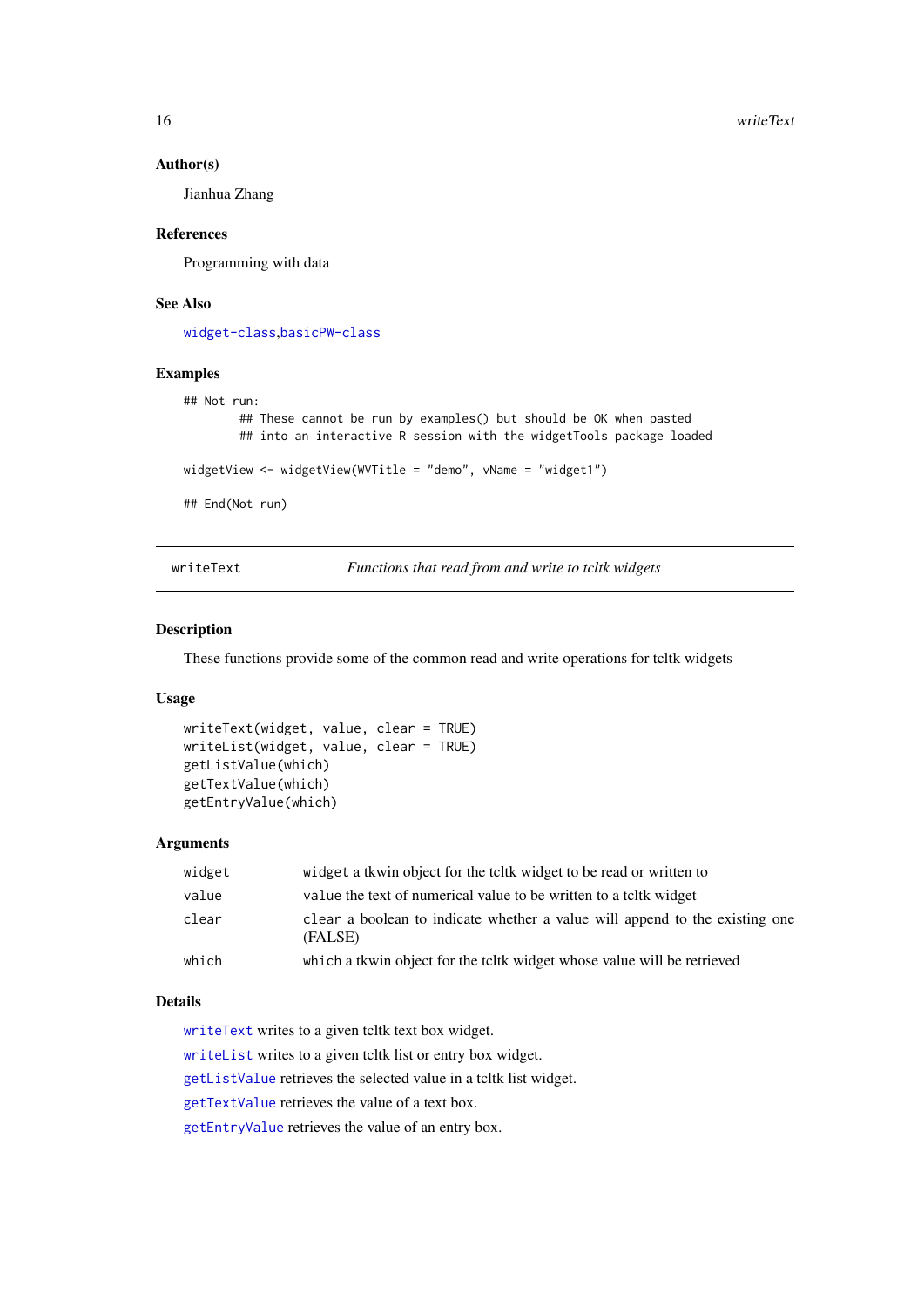#### <span id="page-16-0"></span>writeText 17

## Value

[getListValue](#page-15-2) returns the selected value in a tcltk list widget.

[getTextValue](#page-15-2) returns the value of a text box.

[getEntryValue](#page-15-2) returns the value of an entry box.

## Author(s)

Jianhua Zhang

#### References

R tcltk

## See Also

[basicPW-class](#page-1-1), [widget-class](#page-12-1)

## Examples

```
## Not run:
   ## These cannot be run by examples() but should be OK when pasted
   ## into an interactive R session with the widgetTools package loaded
   # Create the widgets
   base <- tktoplevel()
   list <- tklistbox(base, width = 20, height = 5)
   entry <- tkentry(base)
   text \le tktext(base, width = 20, height = 5)
   tkpack(list, entry, text)
   # Write and read from the widgets
   writeList(list, c("Option1", "Option2", "Option3"))
   writeList(entry, "An Entry box")
   writeText(text, "A text box")
   # Will be NULL if not selected
   getListValue(list)
   getTextValue(text)
   getEntryValue(entry)
# Destroy toplevel widget
# tkdestroy(base)
```
## End(Not run)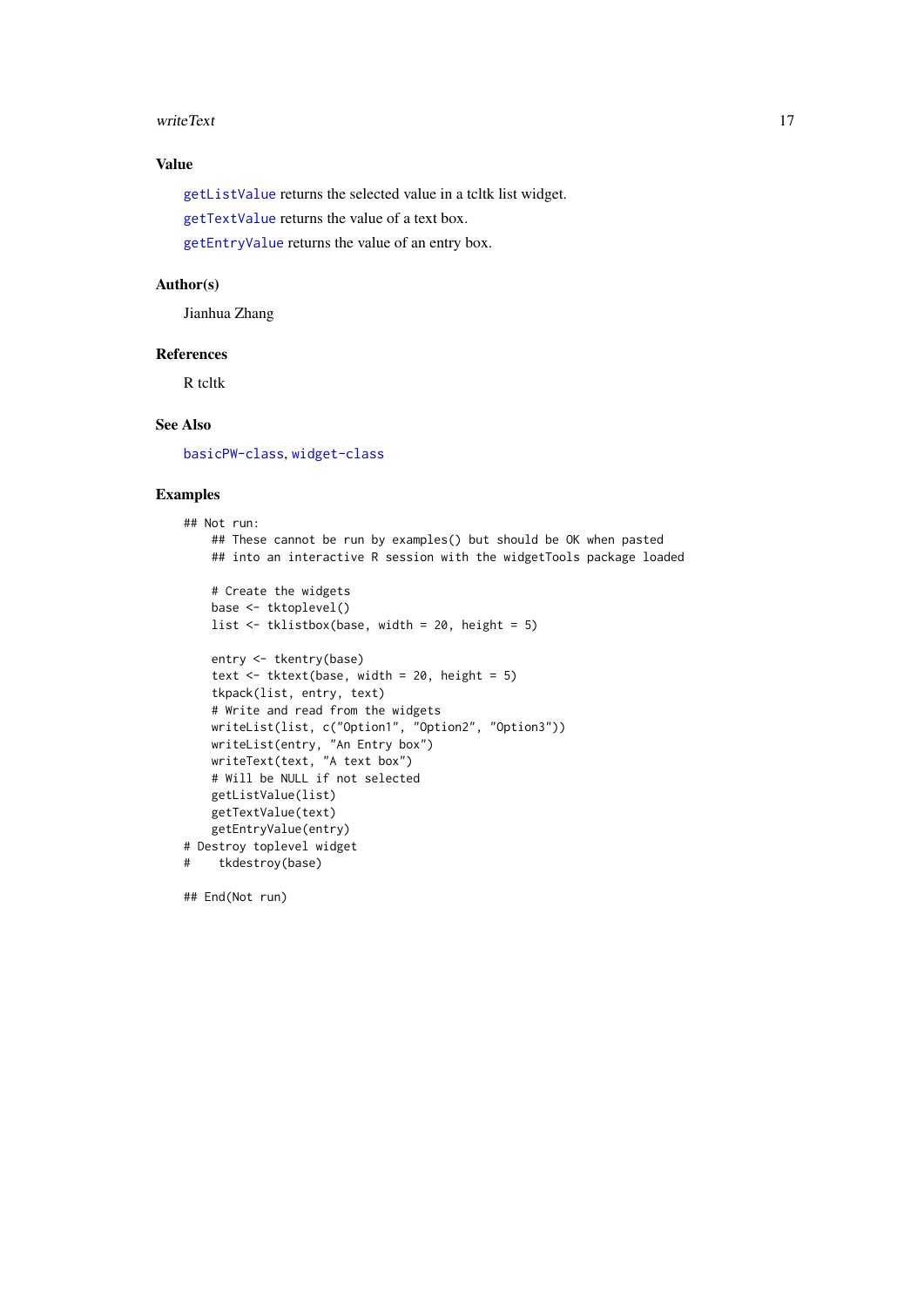# <span id="page-17-0"></span>Index

∗Topic classes basicPW-class, [2](#page-1-0) widget-class, [13](#page-12-0) widgetView-class, [15](#page-14-0) ∗Topic file safeFileOpen, [10](#page-9-0) ∗Topic interface button, [3](#page-2-0) makeViewer, [8](#page-7-0) oneVScrList, [9](#page-8-0) writeText, [16](#page-15-0) ∗Topic misc dropdownList, [7](#page-6-0) tooltip, [11](#page-10-0)

basicPW-class, [2](#page-1-0) button, [3,](#page-2-0) *[5](#page-4-0)*

checkButton, *[5](#page-4-0)* checkButton *(*button*)*, [3](#page-2-0)

dropdownList, [7,](#page-6-0) *[10](#page-9-0)*, *[12](#page-11-0)*

entryBox *(*button*)*, [3](#page-2-0) env<- *(*widget-class*)*, [13](#page-12-0) env<-,widget-method *(*widget-class*)*, [13](#page-12-0)

file, *[11](#page-10-0)* funs *(*widget-class*)*, [13](#page-12-0) funs,widget-method *(*widget-class*)*, [13](#page-12-0) funs<- *(*widget-class*)*, [13](#page-12-0) funs<-,widget-method *(*widget-class*)*, [13](#page-12-0)

```
getEntryValue, 16, 17
getEntryValue (writeText), 16
getListOption (dropdownList), 7
getListValue, 16, 17
getListValue (writeText), 16
getTextValue, 16, 17
getTextValue (writeText), 16
```
killWin *(*widgetView-class*)*, [15](#page-14-0) killWin,widgetView-method *(*widgetView-class*)*, [15](#page-14-0) label, *[5](#page-4-0)* label *(*button*)*, [3](#page-2-0) listBox, *[5](#page-4-0)* listBox *(*button*)*, [3](#page-2-0) makeViewer, [8](#page-7-0) oneVScrList, [9](#page-8-0) postFun *(*widget-class*)*, [13](#page-12-0) postFun,widget-method *(*widget-class*)*, [13](#page-12-0) postFuns<- *(*widget-class*)*, [13](#page-12-0) postFuns<-,widget-method *(*widget-class*)*, [13](#page-12-0) preFun *(*widget-class*)*, [13](#page-12-0) preFun,widget-method *(*widget-class*)*, [13](#page-12-0) preFuns<- *(*widget-class*)*, [13](#page-12-0) preFuns<-,widget-method *(*widget-class*)*, [13](#page-12-0) pWidgets *(*widget-class*)*, [13](#page-12-0) pWidgets,widget-method *(*widget-class*)*, [13](#page-12-0) pWidgets<- *(*widget-class*)*, [13](#page-12-0) pWidgets<-,widget-method *(*widget-class*)*, [13](#page-12-0) radioButton, *[5](#page-4-0)* radioButton *(*button*)*, [3](#page-2-0) renderWidgets *(*widgetView-class*)*, [15](#page-14-0) renderWidgets,widgetView,list-method *(*widgetView-class*)*, [15](#page-14-0) renewView *(*widgetView-class*)*, [15](#page-14-0) renewView,widgetView,list-method *(*widgetView-class*)*, [15](#page-14-0) safeFileOpen, [10](#page-9-0) textBox, *[5](#page-4-0)* textBox *(*button*)*, [3](#page-2-0)

theWidget *(*widgetView-class*)*, [15](#page-14-0) theWidget,widgetView-method *(*widgetView-class*)*, [15](#page-14-0) theWidget<- *(*widgetView-class*)*, [15](#page-14-0) theWidget<-,widgetView-method *(*widgetView-class*)*, [15](#page-14-0)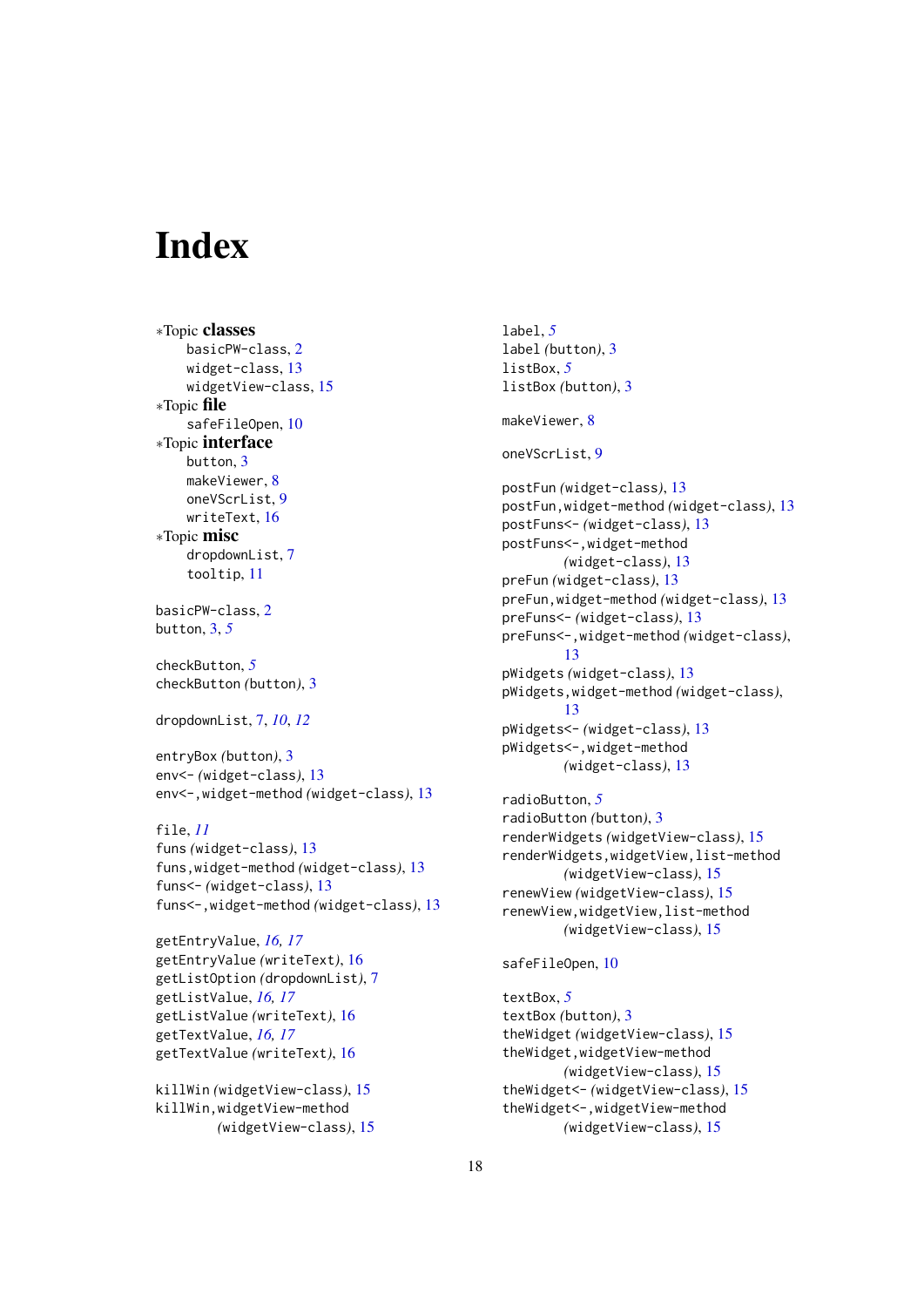### INDEX  $19$

tklistbox, *[9](#page-8-0)* tooltip, *[8](#page-7-0)*, *[10](#page-9-0)*, [11](#page-10-0) updateCheck *(*widget-class*)*, [13](#page-12-0) updateCheck,widget-method *(*widget-class*)*, [13](#page-12-0) updateDisplay *(*widgetView-class*)*, [15](#page-14-0) updateDisplay,widgetView-method *(*widgetView-class*)*, [15](#page-14-0) updateList *(*widget-class*)*, [13](#page-12-0) updateList,widget-method *(*widget-class*)*, [13](#page-12-0) updateRadio *(*widget-class*)*, [13](#page-12-0) updateRadio,widget-method *(*widget-class*)*, [13](#page-12-0) updateText *(*widget-class*)*, [13](#page-12-0) updateText,widget-method *(*widget-class*)*, [13](#page-12-0) vName *(*widgetView-class*)*, [15](#page-14-0) vName,widgetView-method *(*widgetView-class*)*, [15](#page-14-0) vName<- *(*widgetView-class*)*, [15](#page-14-0) vName<-,widgetView-method *(*widgetView-class*)*, [15](#page-14-0) wEnv *(*basicPW-class*)*, [2](#page-1-0) wEnv,basicPW-method *(*basicPW-class*)*, [2](#page-1-0) wEnv,widget-method *(*widget-class*)*, [13](#page-12-0) wEnv<- *(*basicPW-class*)*, [2](#page-1-0) wEnv<-,basicPW-method *(*basicPW-class*)*, [2](#page-1-0) wFuns *(*basicPW-class*)*, [2](#page-1-0) wFuns,basicPW-method *(*basicPW-class*)*, [2](#page-1-0) wFuns<- *(*basicPW-class*)*, [2](#page-1-0) wFuns<-,basicPW-method *(*basicPW-class*)*,  $\overline{2}$  $\overline{2}$  $\overline{2}$ wHeight *(*basicPW-class*)*, [2](#page-1-0) wHeight,basicPW-method *(*basicPW-class*)*, [2](#page-1-0) wHeight<- *(*basicPW-class*)*, [2](#page-1-0) wHeight<-,basicPW-method *(*basicPW-class*)*, [2](#page-1-0) widget, *[5](#page-4-0)* widget *(*button*)*, [3](#page-2-0) widget-class, [13](#page-12-0)

widgetids *(*widgetView-class*)*, [15](#page-14-0) widgetids,widgetView-method

widgetView, *[5](#page-4-0)*

widgetView *(*button*)*, [3](#page-2-0)

*(*widgetView-class*)*, [15](#page-14-0) widgetids<- *(*widgetView-class*)*, [15](#page-14-0) widgetids<-,widgetView-method

*(*widgetView-class*)*, [15](#page-14-0)

widgetView-class, [15](#page-14-0) winid *(*widgetView-class*)*, [15](#page-14-0) winid,widgetView-method *(*widgetView-class*)*, [15](#page-14-0) winid<- *(*widgetView-class*)*, [15](#page-14-0) winid<-,widgetView-method *(*widgetView-class*)*, [15](#page-14-0) winWait *(*widgetView-class*)*, [15](#page-14-0) winWait,widgetView-method *(*widgetView-class*)*, [15](#page-14-0) wName *(*basicPW-class*)*, [2](#page-1-0) wName,basicPW-method *(*basicPW-class*)*, [2](#page-1-0) wName<- *(*basicPW-class*)*, [2](#page-1-0) wName<-,basicPW-method *(*basicPW-class*)*,  $\mathcal{D}$ wNotify *(*basicPW-class*)*, [2](#page-1-0) wNotify,basicPW-method *(*basicPW-class*)*, [2](#page-1-0) wNotify<- *(*basicPW-class*)*, [2](#page-1-0) wNotify<-,basicPW-method *(*basicPW-class*)*, [2](#page-1-0) wPostFun *(*basicPW-class*)*, [2](#page-1-0) wPostFun,basicPW-method *(*basicPW-class*)*, [2](#page-1-0) wPostFun<- *(*basicPW-class*)*, [2](#page-1-0) wPostFun<-,basicPW-method *(*basicPW-class*)*, [2](#page-1-0) wPreFun *(*basicPW-class*)*, [2](#page-1-0) wPreFun,basicPW-method *(*basicPW-class*)*,  $\mathcal{L}$ wPreFun<- *(*basicPW-class*)*, [2](#page-1-0) wPreFun<-,basicPW-method *(*basicPW-class*)*, [2](#page-1-0) writeList, *[16](#page-15-0)* writeList *(*writeText*)*, [16](#page-15-0) writeText, *[16](#page-15-0)*, [16](#page-15-0) wTitle *(*widget-class*)*, [13](#page-12-0) wTitle,widget-method *(*widget-class*)*, [13](#page-12-0) wTitle<- *(*widget-class*)*, [13](#page-12-0) wTitle<-,widget-method *(*widget-class*)*, [13](#page-12-0) wType *(*basicPW-class*)*, [2](#page-1-0) wType,basicPW-method *(*basicPW-class*)*, [2](#page-1-0) wType<- *(*basicPW-class*)*, [2](#page-1-0) wType<-,basicPW-method *(*basicPW-class*)*,  $\mathcal{D}$ wValue *(*basicPW-class*)*, [2](#page-1-0) wValue,basicPW-method *(*basicPW-class*)*, [2](#page-1-0) wValue<- *(*basicPW-class*)*, [2](#page-1-0) wValue<-,basicPW-method *(*basicPW-class*)*, [2](#page-1-0) wView *(*basicPW-class*)*, [2](#page-1-0)